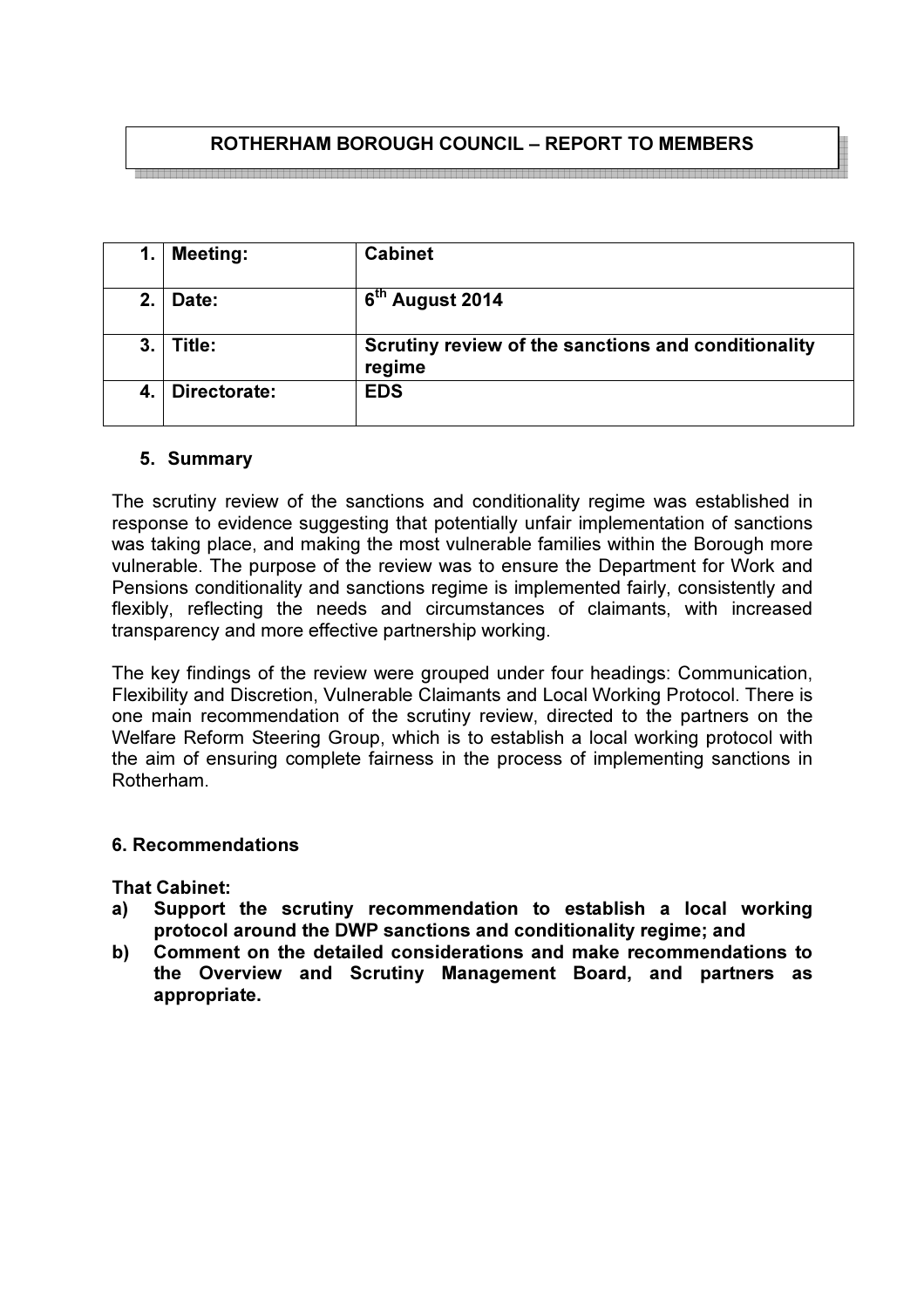# 7. Proposals and Details

The outcome of scrutiny review of the sanctions and conditionality regime includes key findings grouped under four headings: Communication, Flexibility and Discretion, Vulnerable Claimants and Local Working Protocol and one single overarching recommendation: that the partners within the welfare reform steering group, via Rotherham Partnership, aim to establish a local working protocol. The overall aim of this is to ensure complete fairness in the process of implementing sanctions in Rotherham. Within this framework, partners are specifically asked to consider six elements.

At their meeting on 20th May 2014, on receipt of the findings of the review, the Overview and Scrutiny Management Board resolved the following:

- 1. That the report be received and the contents and findings of this scrutiny review be noted.
- 2. That the report of the scrutiny review of the Department for Work and Pensions' (DWP) sanctions and conditionality regime, as now submitted, be referred to the Cabinet for further consideration.
- 3. That the Cabinet's response to this scrutiny review be reported to a future meeting of the Overview and Scrutiny Management Board.
- 4. That the Overview and Scrutiny Management Board shall continue its scrutiny review of the Department for Work and Pensions' sanctions and conditionality regime.

### 8. Finance

There are no direct financial implications arising from the recommendations, however, the increased application of sanctions along with other welfare reforms are adding to demand on existing advice services resources, and other services supporting people affected.

### 9. Risks and Uncertainties

As is demonstrated in the analysis of the scrutiny recommendations, it is unlikely that DWP will implement some of the recommendations applicable to them, and that the local Jobcentre Plus will not have the management flexibility required.

The failure of the Work Programme providers to participate in the scrutiny review together the DWP support for their non-participation suggests that they will not participate in the proposed protocol. This is a significant risk to achieving the "fairness" outcome given the number of sanction referrals from these providers.

### 10. Policy and Performance Agenda Implications

Whilst conditionality and sanctions are not new, their increased use since October 2012 has been a contentious part of the Government's welfare reform agenda. According to national figures published, between October 2012 and December 2013 just over 1 million people have been subject to an adverse sanction. However, 633,000 were allowed to keep their benefit after a referral and 580,273 had a referral cancelled, leading to claims that many sanctions are being unfairly applied.